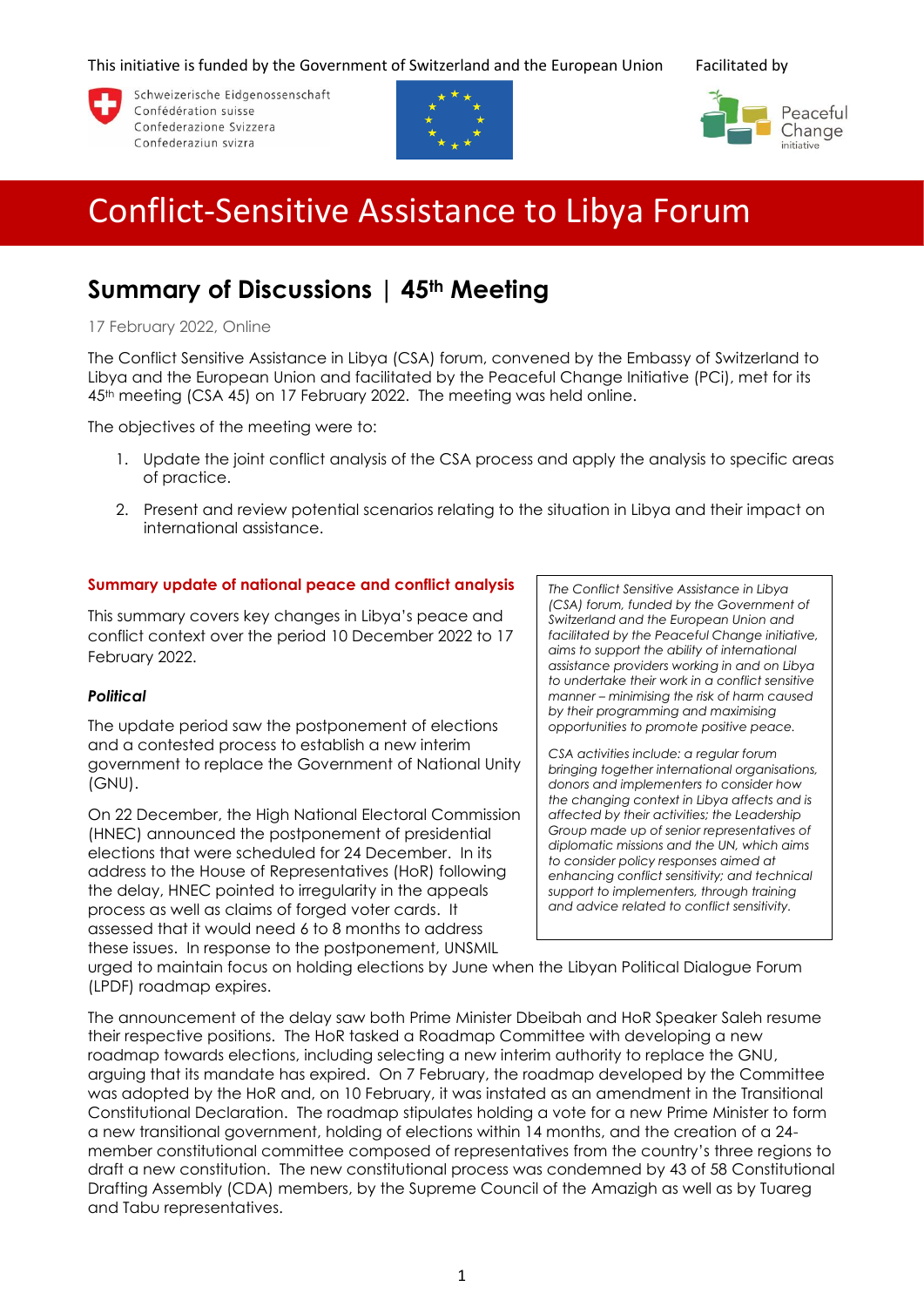On 10 February, a contested vote in the HoR saw Bashagha, one of two candidates, elected as PM and tasked with forming a new government for a vote of confidence by the HoR. The appointment saw some celebrations in Misrata and was welcomed by the Libyan National Army (LNA), but was rejected by Dbeibah who, referring to the LPDF roadmap, said his government would continue in office and only hand over authority to an elected government. On 12 February, Dbeibah announced a plan to hold elections by June noting that he would describe the plan in full on 17 February and urged people to protest on that day. The day before saw protests against the move in Tripoli and Misrata. Regardless, Bashagha was able to travel to Tripoli following his appointment and has begun consultations to form a new government. On its part, the High State Council (HSC), initially confirming its support for the HoR, appears to be divided.

Internationally, Egypt announced its support for Bashagha and there have been indications that Turkey supports Dbeibah, however, most international actors have not come out in support for neither Dbeibah nor Bashagha but appear to adopt a wait and see position. UNSMIL initially appeared to maintain its recognition of the GNU but has since not demonstrated a clear stance. UNSASG Williams met with both Dbeibah and Bashagha in the capital and held consultations with other national actors.

The update period also saw a temporary extension of UNSMIL's mandate by the UN Security Council despite disagreements amongst its members, with Russia demanding the appointment of a new Envoy to Libya.

# *Security and Justice*

The update period saw isolated clashes between armed groups in different parts of the country and a mobilisation in Tripoli and the west.

The update period has not seen large-scale violence but incidents of clashes between armed groups in the north-west of the country, notably in Tripoli and Zawiya. Despite the absence of large-scale violence, the update period saw a general mobilisation of armed groups in Tripoli as rival national actors have sought to soar up support. There were reports of armed groups from Misrata moving to the capital in end December and following the appointment of Bashagha as a new PM by the HoR. There have been different statements signed by Misratan armed groups both in rejection of and in support of Bashagha's appointment. On 10 February an assassination attempt at Dbeibah was reported. On 12 February, armed groups were reported to prevent a meeting of the HSC in Tripoli.

On its part, the LNA launched a security campaign in the south of the country to strengthen its position there. The campaign has involved raids on fuel stations and smugglers, closing the border with Chad and Sudan and has seen clashes between LNA-aligned armed groups and local GNUaligned armed groups in Sabha. There have also been several attacks on LNA-aligned armed groups claimed by Islamic State in the surrounds of Sabha.

The update period has also seen several meetings of the 5+5 Joint Military Commission and 7 January saw the first meeting between GNU-aligned Chief of General Staff Mohammed al-Haddad and LNA-aligned Chief of Staff Abdelrazak al-Nadhori to discuss the unification of the military institutions.

#### *Economic*

The update period saw shutdown of oil fields due to strikes by several Petroleum Facilities Guards (PFG) factions, but generally no major development in terms of structural economic drivers of conflict'.

The month of December saw PFG forces in the south and west announce closure of oil fields ostensibly due to lacking salary payments. Disagreements between Minister of Oil Aoun and National Oil Company (NOC) Chairman Sanallah have continued with both being accused of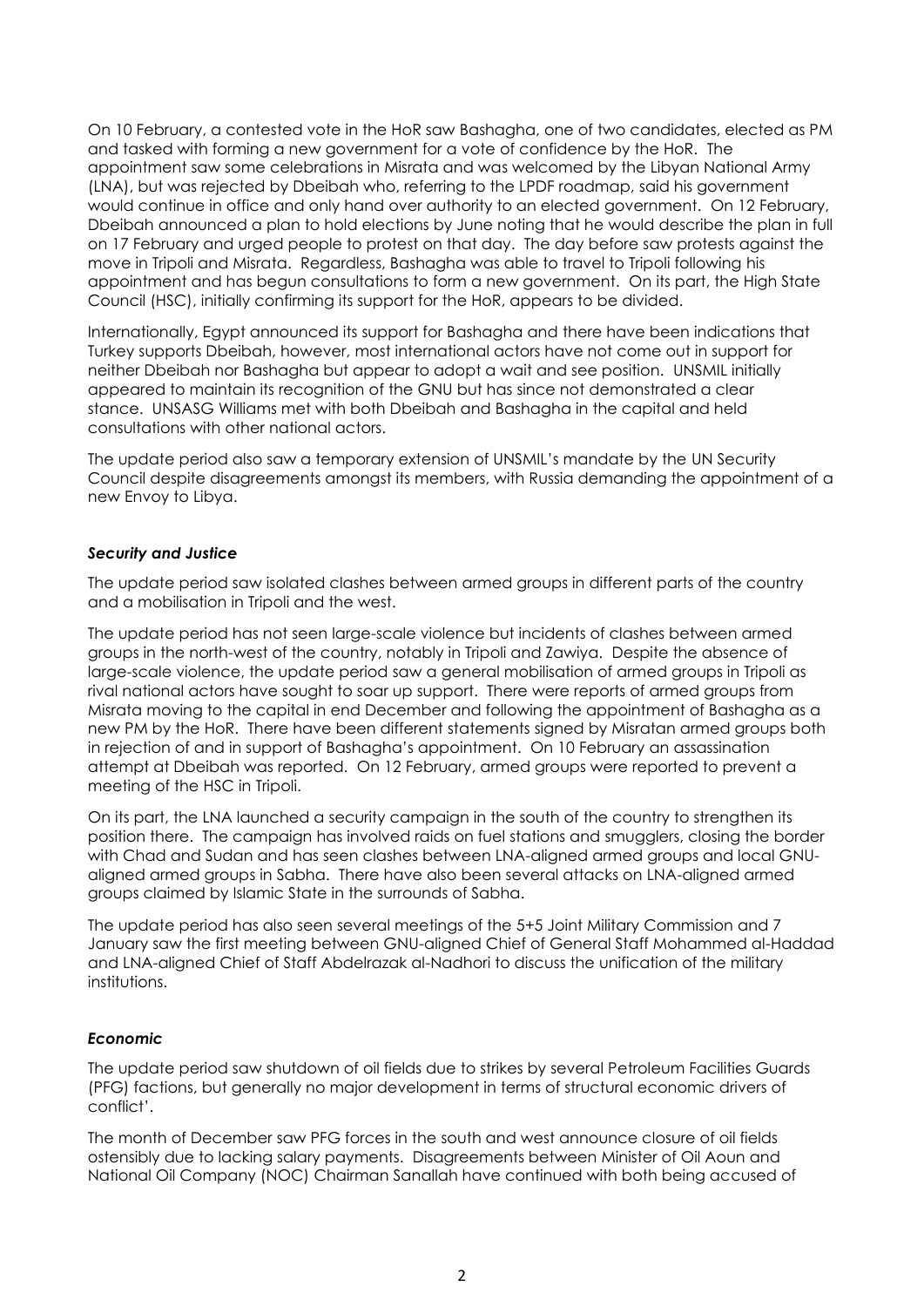making moves to strengthen their own positions, such as making new appointments and building support from PFG units. This has reportedly also led to temporary shutdown of oil fields.

The broader economic situation continued to worsen in line with global economic pressures. In 2021, Libya saw an increase in inflation reaching 21.1% compared to 2.8% in 2020 and 0.2% in 2019. This has likely had a negative influence on the cost of living and thereby living conditions.

Following a meeting held on 15 January between the eastern and the western CBL administrations, the CBL published a statement on 20 January announcing the launch of the unification process with the signing of a contract with Deloitte. The statement also mentioned that the process consists of four steps without clarifying what they involve nor the timeline for the process.

*The complete CSA national peace and conflict analysis, as well as a more detailed overview of the updates for this period including updates to individual peace and conflict factors, can be found by logging into the OPSECA online platform at: [https://opseca.humanidev.tech/opseca#?p](https://opseca.humanidev.tech/opseca#?p=dashboard?a=6) [=dashboard?a=6.](https://opseca.humanidev.tech/opseca#?p=dashboard?a=6)*

*To register a profile and use of the platform, please contact [libyacsa@peacefulchange.org.](mailto:libyacsa@peacefulchange.org) Only organisations participating in the forum have access to the online platform (one login profile per organisation).*

# *Social*

The update period witnessed frustration and disappointment among the public across the country after the postponement of elections.

The postponement of elections saw protests in several cities across the country. 76 candidates from the southern region encouraged people to protest and launch a strike until a date for elections is specified.

The update period saw continued limitations to civic space. On 8 February, the GNU-aligned Civil Society Commission Abdul Haq al-Qarid reportedly disappeared with reports suggesting he was abducted. On 11 February, news reporter and founder The Libyan Woman's Forum for Peace Mabrouka al-Mesmari was attacked by an armed group in Benghazi following the broadcast of a political sensitive programme.

#### **Conflict sensitivity considerations related to projected scenarios for peace and conflict in Libya**

Following the presentation of the summary update covering the changes to the context since the last CSA forum, PCi presented different scenarios outlining different trajectories the conflict in Libya could take over the following 6 months.

The scenarios are constructed around an analysis of possible developments in key variable peace and conflict factors. Due to uncertainty around the electoral process, the usual 12 month scenario projections were reduced to 6 months. Scenarios are intended to represent the range of outcomes which Libya may experience, and which international assistance providers should consider when planning, without assessment of probability. Scenarios are also intended to be indicative, representing broad possibilities – actual events are likely to differ to greater or lesser degrees.

Working in groups on each of the scenarios, participants reviewed the scenarios, assessing whether they present plausible developments given the current context and recent trends. The groups also discussed which implications the given scenarios may have for delivering assistance and identified conflict sensitivity risks and opportunities arising out of each scenario, including who should take actions to leverage the identified opportunities. The scenarios and summaries of discussions are outlined below.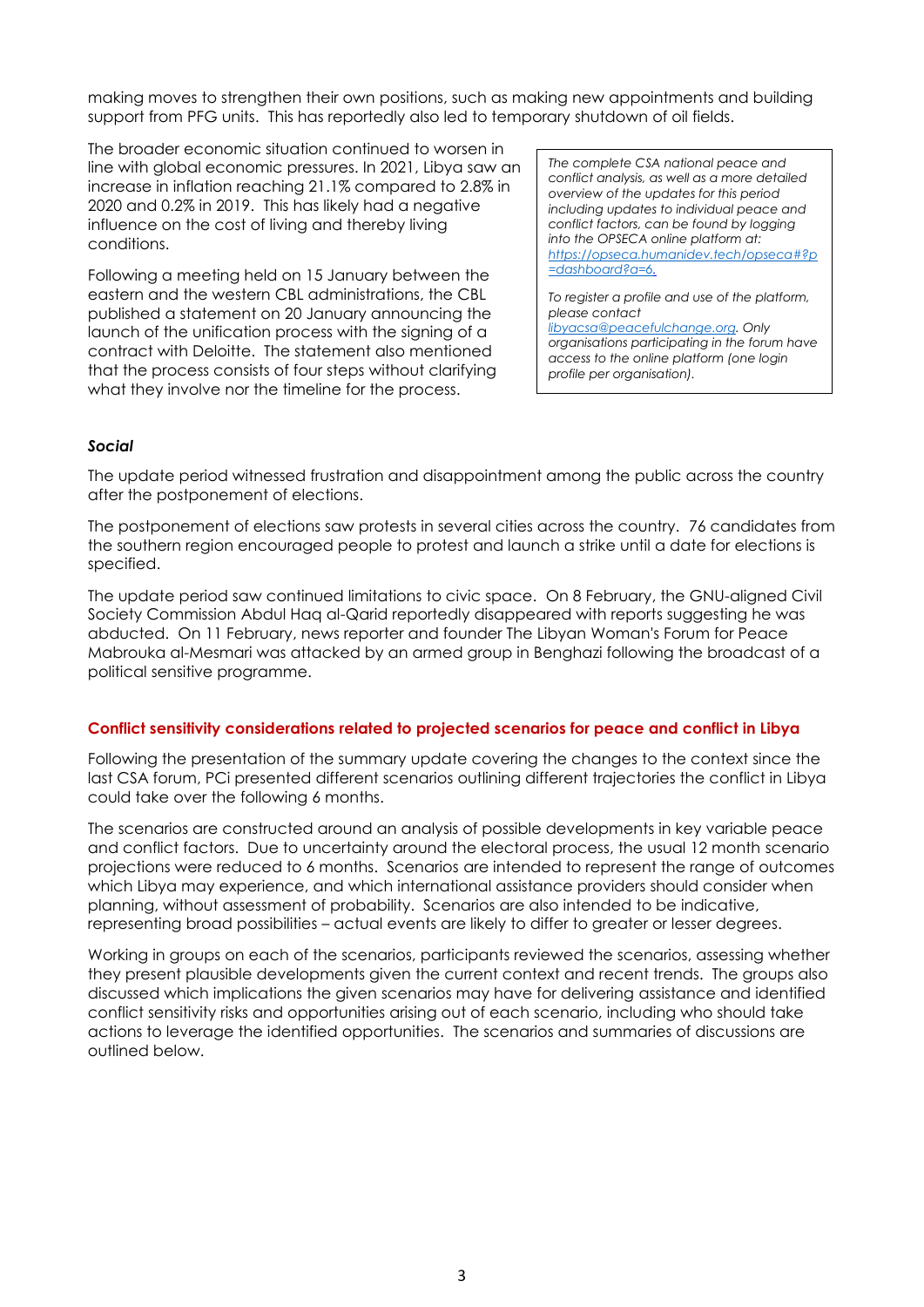# *Scenario 1: Ongoing governance uncertainty*

#### *Scenario description*

This scenario is characterised by ongoing confusion over governance arrangements and the political situation.

During the scenario period, Bashagha is unable to propose a government which is accepted by both the HoR and the HSC. Dbeibah refuses to step down without elections having taken place. This leaves an uncertain political situation where the GNU governs in an ongoing temporary capacity, with limited support from the HoR and the HSC.

The UNSMIL led political process continues and the lack of political progress means it continues to be at the heart of politics. Within the scenario period it is unable to make progress either in addressing the governance situation or towards organising elections. Nevertheless, the UN is able to provide technical support for preparations for elections and the drafting of a new constitution.

Progress on the HoR's roadmap gets tied up in renewed discussion about the process between political actors, particularly related to the drafting of the constitution. By the end of the scenario period, there is no clear idea about when a new constitutional draft might be ready or when elections might be held.

There is limited insecurity in the country over the scenario period, as armed groups continue to wait and see how the political situation evolves. Nevertheless, armed groups maintain significant influence through the threat of use of force. Little progress is made in reforming security structures within the scenario period.

Some local violence occurs, particularly in the south, where inter-communal tensions gain prominence in the absence of wider national tensions.

Economically, the political situation allows some attention to shift towards recovery and development, though this is hampered by political wrangling over budgets and the GNU's authority. The broader economic situation faced by Libyans worsens in line with global economic pressures, including inflation. Some protests occur, placing pressure on the government.

*This scenario was not discussed during the meeting.*

#### *Scenario 2: Governance transition, short term stability*

#### *Scenario description*

This scenario is characterised by a relatively orderly transition in governance from the GNU under Dbeibah to the HoR nominee Bashagha. However, severe structural challenges remain which threaten instability in the medium term.

During the early part of the scenario period, Bashagha proposes a new government. Through clever allocation of government positions, promises of future benefits and intimidation, the makeup of this government is able to, at least temporarily, satisfy the interests of major political and armed actors in the west and east of the country. Dbeibah is left with limited support and agrees an orderly transition. Any potential spoilers are either discouraged or dealt with by armed groups supporting Bashagha.

Despite the transition, there exist tensions within the government, particularly between actors in the east and west, which require constant attention and threaten to destabilise it.

The new government is recognised by most international and regional actors. European states, the US and the UN maintain a cautious engagement while continuing to make statements pushing for new elections to be held. Regional actors seek to quickly engage with the new government to secure advantageous relationships.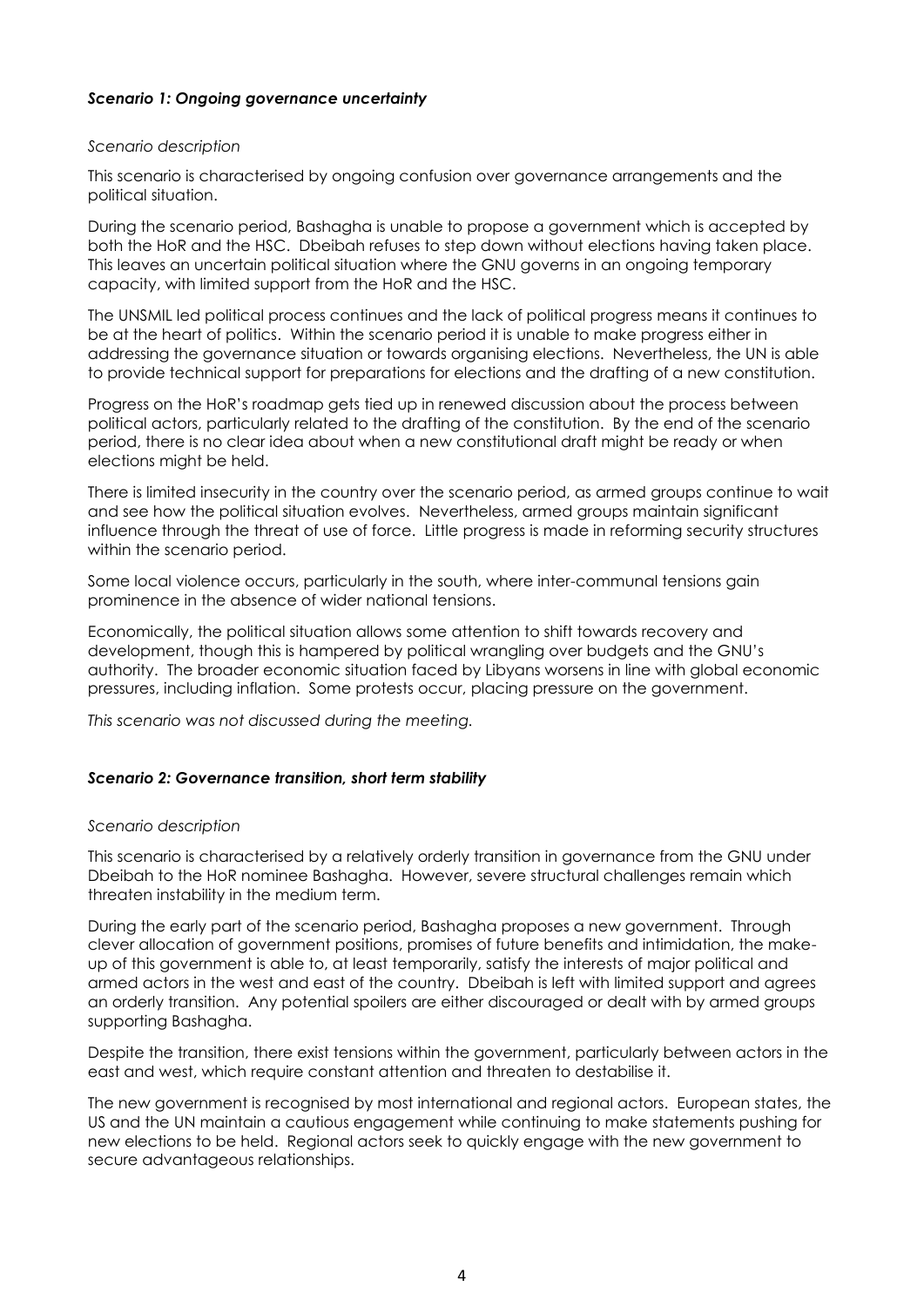The UNSMIL led political process continues to exist but is de facto eclipsed during the scenario period by the new government and the HoR's transitional roadmap. The UN's role focuses on supporting the drafting of a new constitution and preparation for elections.

Progress on the HoR's roadmap gets tied up in renewed discussion about the process between political actors, particularly related to the drafting of the constitution. By the end of the scenario period, there is no clear idea about when a new constitutional draft might be ready or when elections might be held.

There is limited insecurity in the country over the scenario period, as armed groups are temporarily satisfied by the new political arrangements and feel that they have most to gain through cooperation for the time being. Nevertheless, armed groups maintain significant influence through the threat of use of force. Little progress is made in reforming security structures within the scenario period.

Some local violence occurs, particularly in the south, where inter-communal tensions gain prominence in the absence of wider national tensions.

Economically, the political situation allows some attention to shift towards recovery and development, though this is hampered by political wrangling over budgets. The broader economic situation faced by Libyans worsens in line with global economic pressures, including inflation. Some protests occur, placing pressure on the government.

# *Conflict sensitivity implications identified during groupwork:*

- Participants noted that, on the one hand, it is unlikely that Dbeibah will step down easily and that all armed groups will accept the transition to Bashagha. On the other hand, Bashagha's entry to Tripoli shows that he has substantial influence in the capital. The determining factors will be which positions armed groups and foreign backers take. It is likely that the internationally led process will be eclipsed and that the scenario would push elections into the future. This means that fundamental questions around the latest electoral process and Libya's transition will still not be resolved.
- The governance transition may create new momentum for programming in Libya since depending on how open and cooperative new interlocutors are. At a least, it will likely mean stability in national counterparts. A stable unified national government enables the resumption of programmes around local governance and civil society and may enable more reconciliation work at a national and local level. On the other hand, with the prolongation of the transitional phase polarisation may increase and the space for civil society shrink. This would make it more challenging to hold authorities accountable and poses risks for Libyan staff and partners.
- There is a risk that actors that have adopted violent and undemocratic processes in the past will be incorporated into a new government. In their engagement with a new interim authority, international assistance providers may provide recognition to these actors and thereby to their approaches. In this case, it will be important to discuss potential trade-offs and agree on a collective approach to engagement seeking also to avoid appearing to favour certain actors over others.
- **•** The transition outlined in the scenario inevitably involves Bashagha making deals with various actors to secure their support. As we saw with the GNU, this may strengthen a patronage-system in which there will be winners and losers. This can lead to increased tension and dissatisfaction for those who do not get 'a piece of the cake'. International assistance approaches could inadvertently feed into such dynamics and international diplomatic work should seek to hold the government accountable.
- There is a risk that such a new power sharing agreement may exclude women as it is not built on the LPDF roadmap that stipulated a quota for inclusion of women. It is important that international assistance, especially diplomatic work, advocates for participation of women along with inclusion of other population groups.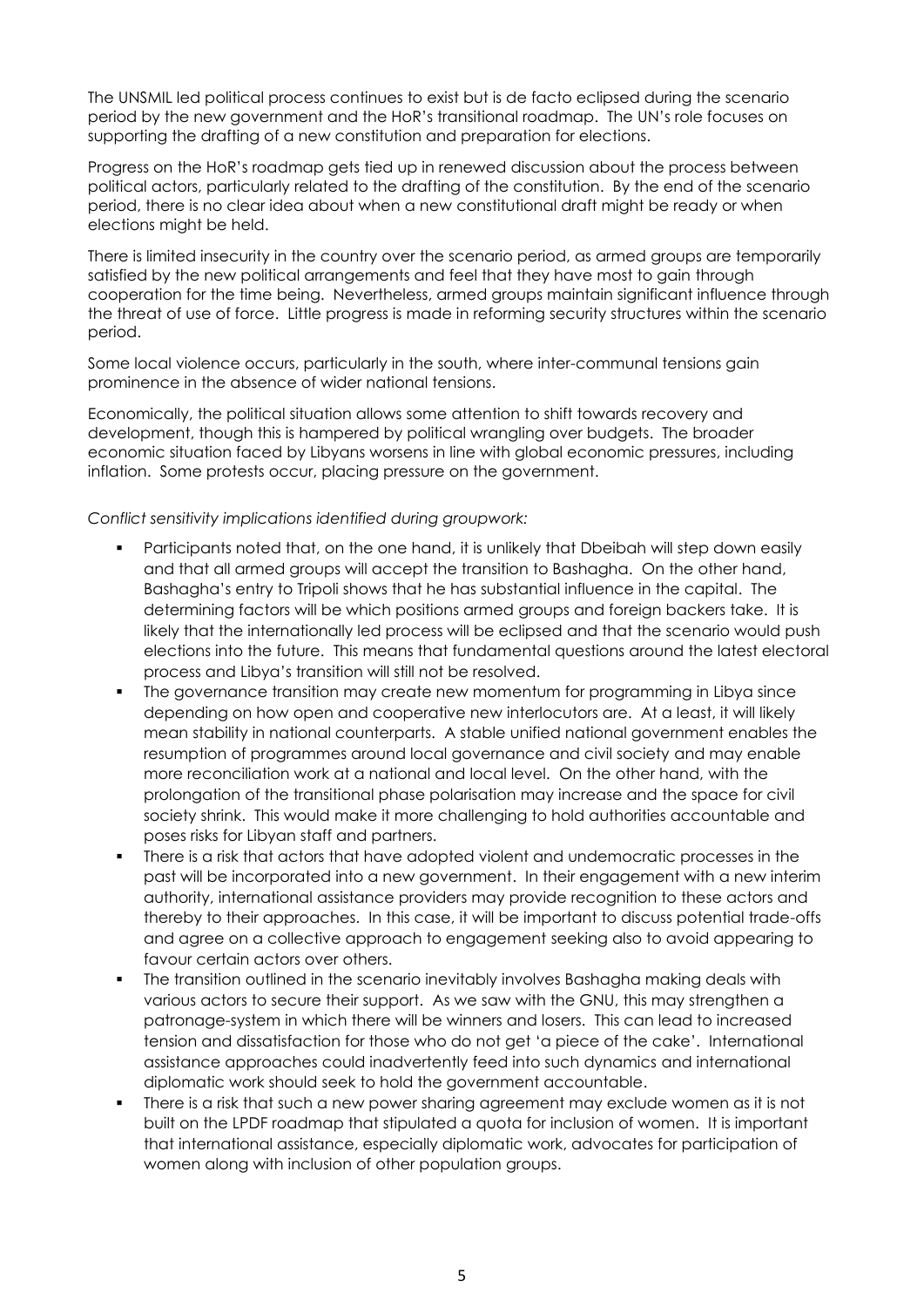### *Scenario 3: Disputed governance transition, East-West split*

#### *Scenario description*

This scenario is characterised by a disputed governance transition, with a split between actors affiliated with the east and the west. This sets momentum towards the reestablishment of rival authorities in the East and in Tripoli.

There are two main paths towards the outcome of this scenario:

- a. Actors in the west reject the appointment of Bashagha, backing the existing GNU which refuses to step down. The HoR does not accept this and maintains the view that Bashagha, or another candidate, leads the legitimate government. With limited access to Tripoli, the HoR sponsored government sets itself up in the east of the country, though is limited by lack of funds.
- b. In attempting to establish his government, Bashagha recognises the influence that western political and armed actors have on the viability of government in Tripoli. Addressing their needs allows for a transition from Dbeibah to Bashagha but alienates eastern actors who withdraw approval of the new government. The HoR moves to appoint a different candidate to lead the government, but this is rejected by the new government in Tripoli.

The political focus during the scenario period lies on addressing the dispute over governance authorities. Little progress is made around elections or the constitution.

The UNSMIL led political dialogue process focuses on reunifying governance, including pressure to hold elections as soon as possible. However, little progress is made over the scenario period.

International and regional actors continue to de facto recognise the GNU in Tripoli as the government of Libya but adopt a wait and see approach in terms of formal support.

Some violence occurs during the period in areas where armed groups affiliated with the GNU and with eastern political actors are in close proximity. However, neither side has the capacity to launch a serious attack on the other.

Some local violence occurs where different groups within communities align with the new national political factions. In the South, the new national political divisions overlap with communal tensions with a continued risk of violence.

There is little scope to address economic concerns by authorities due to the political situation. The broader economic situation faced by Libyans worsens in line with global economic pressures, including inflation. Some protests occur, playing into the disputed national politics.

*Conflict sensitivity implications identified during groupwork:*

- Participants noted that the scenario is plausible, particularly if Bashagha is seen to favour eastern actors in the formation of a new government, which would be rejected by western armed groups and actors. Participants also noted that there is a question around how internationals will position themselves, which is not fully unfolded in the scenario. Regional actors do currently not appear to have an interest in supporting a solution that involves violence. This may provide momentum for a return to a political dialogue.
- **•** The scenario will likely see a reduction in access due to the political division. A new eastern government may not have the same infrastructure in place as the interim government. It may be unclear who has authority in different areas and local actors have in the past shifted alignment between rival national actors. This will cause disruption to international assistance. Engagement approaches will need to ensure inclusive dialogue with different actors on the ground. International assistance may face trade-offs between being able to deliver assistance and providing certain actors with recognition.
- Generally, this scenario will increase the risk of conferring legitimacy to rival actors and playing into polarised narratives thereby contributing to worsening those dynamics.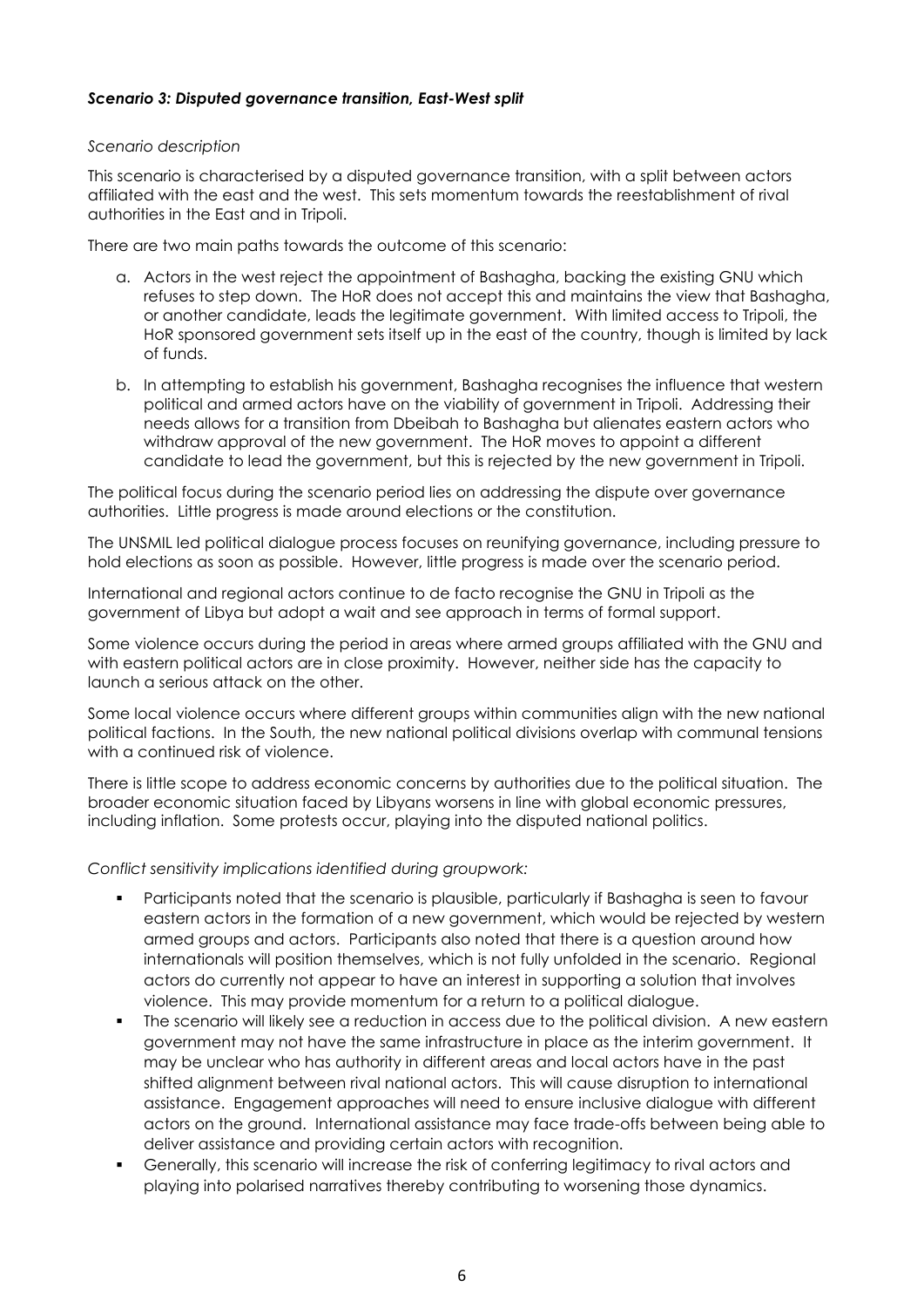International assistance providers need to agree on a collective approach on how to engage with and provide recognition to rival authorities.

- The political uncertainty and insecurity outlined in the scenario reduce space for long-term efforts that focus on addressing structural fundamental issues including those fuelling conflict. There is a need for flexibility and ongoing planning of international assistance priorities and approaches in response to different scenarios in order to seek to apply longterm strategic efforts when opportunities arise.
- There is a possibility that Dbeibah will push ahead with elections in order to demonstrate his legitimacy towards international actors. If elections are pushed ahead in disputed circumstances and without agreement on fundamentals this may worsen conflict dynamics. It is also likely that elections will not be able to take place in areas under disputed authority, which could feed into divisions and call elections into question.

# *Scenario 4: Disputed governance transition, tensions in Tripoli*

#### *Scenario description*

In this scenario, tensions over the governance transition creates divisions between armed groups in Tripoli, sparking violence.

In trying to form a government, Bashagha is able to secure the support of a number of key armed groups in the west, including in Tripoli. However, other armed groups are unwilling to support him, due to lack of trust or unwillingness to support a government including rival groups.

With divided support between the GNU and Bashagha, Dbeibah does not step down, claiming that he will not step down until after elections.

The political situation triggers violence between armed groups supporting rival authorities in Tripoli. This violence does not lead to a clear outcome, with both Dbeibah and Bashagha continuing to claim authority.

Given the violence and instability, no progress is made towards elections or the constitution during the scenario period. Political efforts, including by the UNSMIL-led political dialogue, focus on trying to find a political solution to the tensions.

International and regional actors call for a political solution but increasingly align themselves with one side or the other, undermining international recognition of a single government.

Some local violence occurs where different groups within communities align with the new national political factions. In the South, the new national political divisions overlap with communal tensions with a continued risk of violence.

There is little scope to address economic concerns by authorities due to the political situation. The broader economic situation faced by Libyans worsens in line with global economic pressures, including inflation. Some protests occur, playing into the disputed national politics. Where violence is taking place, communities face conflict-driven humanitarian needs including displacement.

#### *Conflict sensitivity implications identified during groupwork:*

- Participants noted that the scenario is plausible as it is likely that neither Dbeibah nor Bashagha will be able to build enough support and satisfy all actors to enable a peaceful transition. There are such strong animosities between the armed groups, including those in the west, that it is unlikely that either side will accept a political deal that includes the other. Rather, both rivals seeking to soar up support will likely lead to increased tensions.
- The political uncertainty along with increased polarisation and insecurity will negatively affect access both in terms of physical access (entering the country and entering certain areas) but also in terms of political and armed actors instrumentalising control over areas to obtain benefits or to divert assistance. This disrupts international assistance and increases